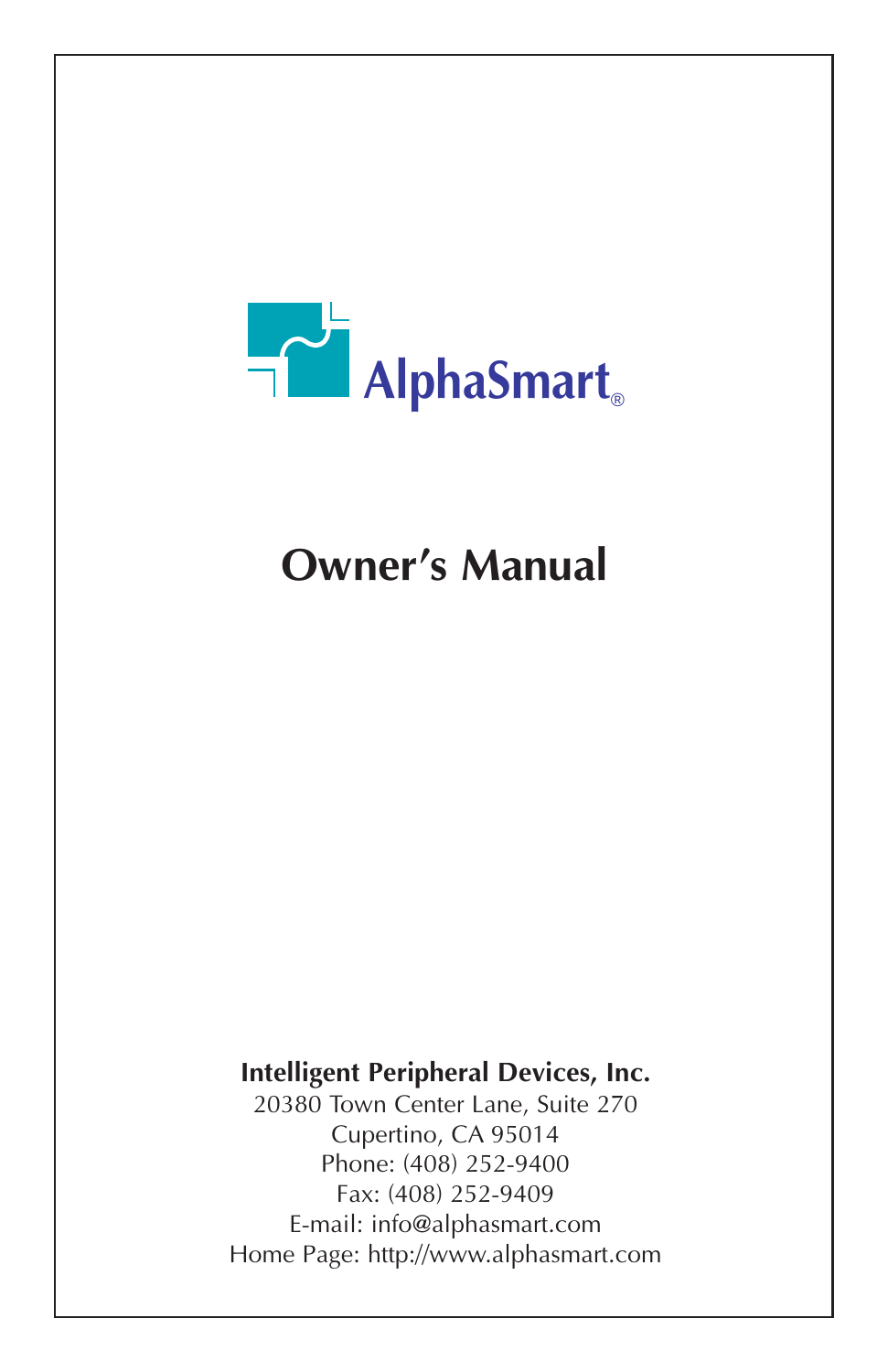#### **One Year Limited Warranty**

Intelligent Peripheral Devices, Inc. warrants the AlphaSmart keyboard and display to be free from defects in materials and workmanship for a period of one year from the date of original retail purchase. During this period, if a defect should occur, Intelligent Peripheral Devices will, at its option, repair or replace the AlphaSmart at no charge to you, provided that it is returned during the warranty period to Intelligent Peripheral Devices or one of its authorized dealers. This warranty does not apply if the AlphaSmart has been damaged by accident or abuse, or modified without the written permission of Intelligent Peripheral Devices, or if the serial number has been removed or defaced. There are no other warranties, express or implied. Intelligent Peripheral Devices accepts no responsibility for consequential damages, including but not limited to loss of profit or benefits.

Nothing in this manual may be reproduced in any manner, either wholly or in part, for any purpose whatsoever without written permission from Intelligent Peripheral Devices, Inc.

Copyright ©1999 Intelligent Peripheral Devices, Inc. All rights reserved.

Apple, the Apple logo, Apple IIGS, and Macintosh are registered trademarks of Apple Computer, Inc. Classic is a registered trademark licensed to Apple Computer, Inc. Apple Desktop Bus, Performa, and PowerBook are trademarks of Apple Computer, Inc. MacWrite is a registered trademark of Claris Corporation. Microsoft is a registered trademark of Microsoft Corporation.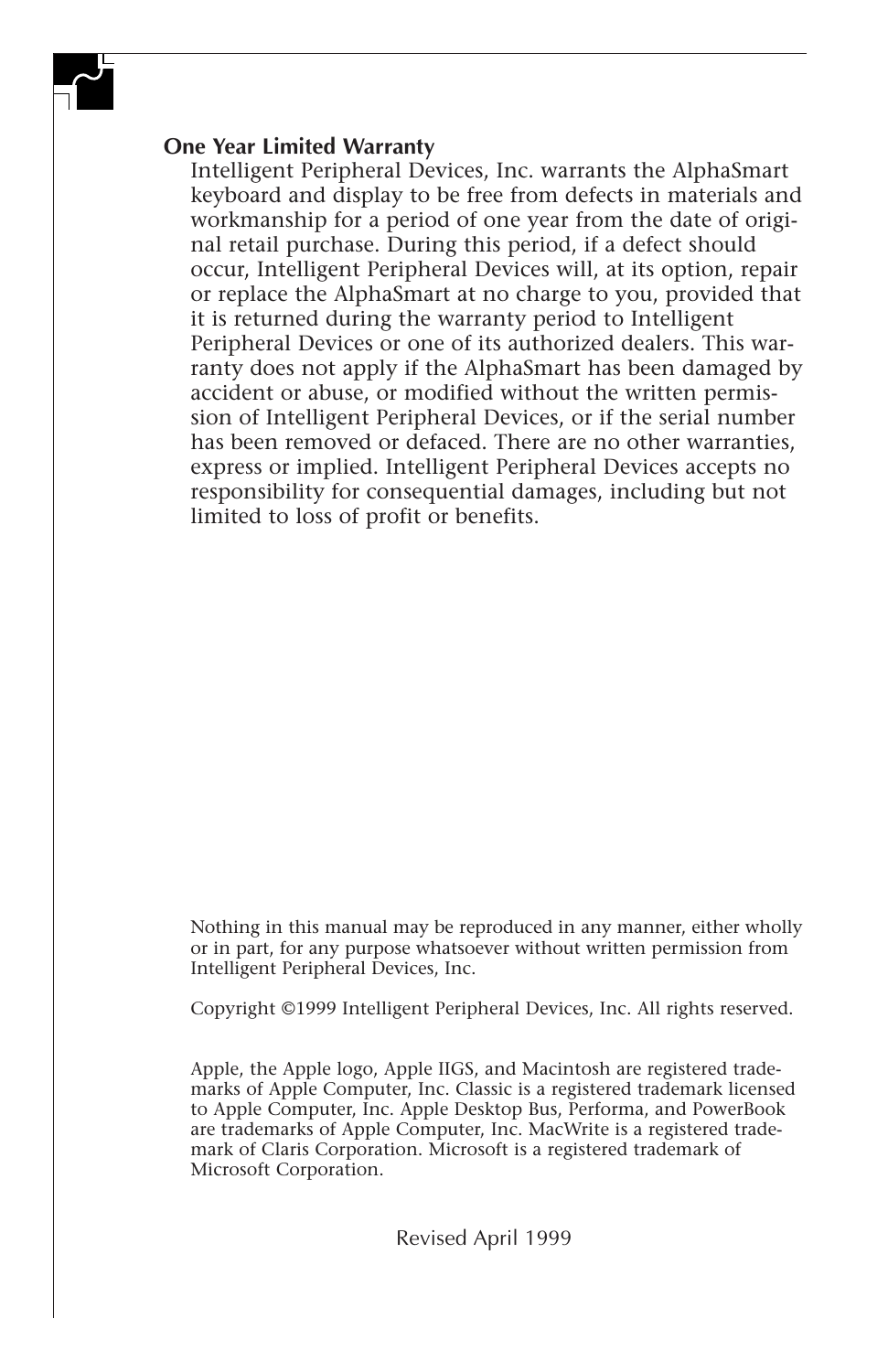# ■ **TABLE OF CONTENTS**

| Concerns About ADB Live Connect/Disconnect 9 |
|----------------------------------------------|
|                                              |
|                                              |
|                                              |
|                                              |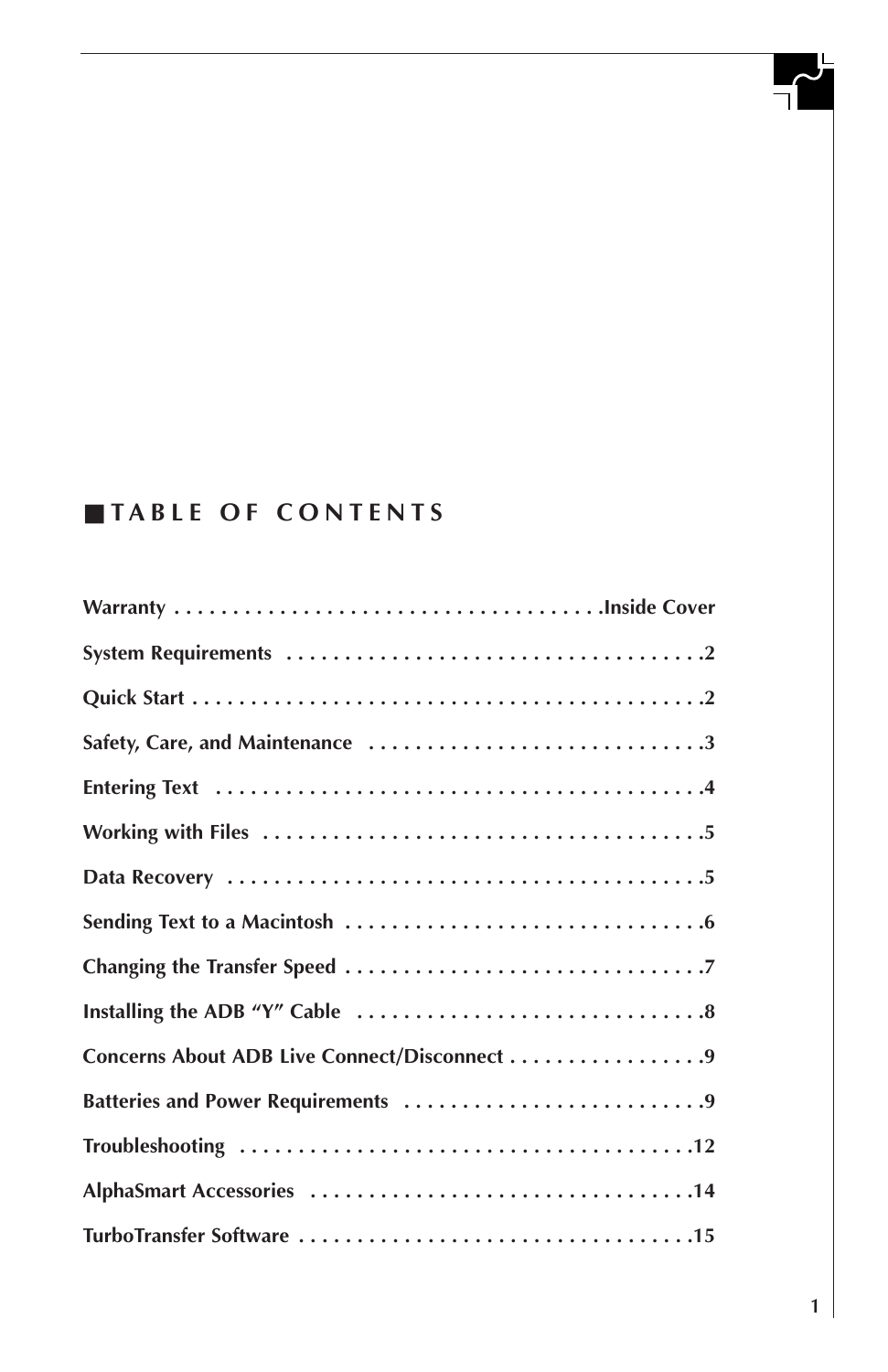# ■ **SYSTEM REQUIREMENTS**

The AlphaSmart works with any Apple® computer equipped with an Apple Desktop Bus™ (ADB) port, which includes the Apple IIGS<sup>®</sup>, all Macintosh<sup>®</sup> models<sup>\*</sup>, all PowerBook<sup>™</sup> models, the Performa™, Centris™, and Quadra™ series, and all Power Macintosh models.<sup>1</sup>

AlphaSmart is compatible with all system software versions 6.0.x and later, including System 7.x.

*Note: For the sake of simplicity, the term "Macintosh" is used generically throughout this manual. The procedures are the same regardless of the particular Macintosh model being used.*

# ■ **QUICK START**

For those of you who don't like to read manuals, here's a quick guide to working with the AlphaSmart keyboard and display.

*Note: It is important to follow these steps completely in the order they are given.*

#### **Step One—Using the AlphaSmart**

- Turn on the AlphaSmart and start typing. Your text will appear in the window.
- Use the arrow keys when needed to move your cursor in the text.
- Use the **Delete** key to erase.

#### **Step Two—Transferring Text to a Macintosh**

- Turn on the Macintosh
- Start up your word processing application and open a new file.
- Unplug the cable from the Macintosh keyboard2 and plug it into the AlphaSmart.
- Press the **Send** key on the AlphaSmart. Your text will appear on the Macintosh screen.

<sup>1</sup>AlphaSmart does not work with older, non-ADB–based Macs, including the Mac 128, Mac 512, Mac 512E, and Mac Plus. It is compatible with Mac SE and all Macs produced after the Mac SE.

<sup>2</sup>See the *Installing the ADB "Y" Cable* section for information on an even faster and more convenient connection.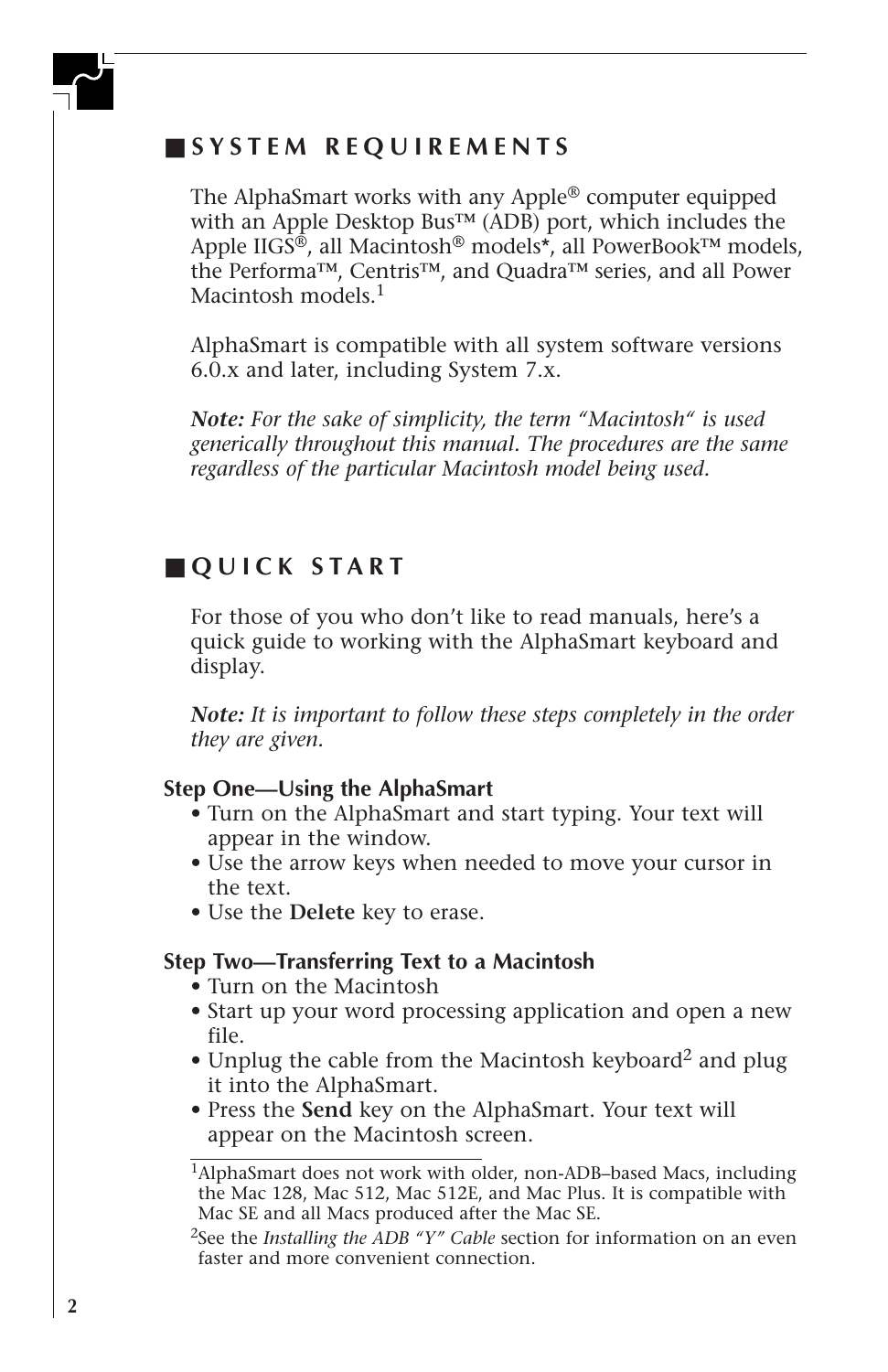• Disconnect the cable from the AlphaSmart and reconnect it to the Macintosh keyboard.

#### **Step Three—Finishing the Process**

- At the Macintosh or PC, save the new file.
- At the AlphaSmart, press the **Clear File** key to erase the text.

AlphaSmart supports eight different files. To go to File 1, press the **F1** key. Press **F2** for File 2, and so on up to **F8** for File 8.

# ■ **SAFETY, CARE & MAINTENANCE**

With proper care and maintenance, your AlphaSmart will give you years of worry-free service.

- Turn off the AlphaSmart when it is not in use.
- Always turn off your AlphaSmart before changing the batteries or connecting to an AC adapter.
- Take care not to break the LCD screen. Don't drop the AlphaSmart or subject it to strong impact.
- Keep your AlphaSmart away from extreme heat. Don't leave it on the dashboard or in the trunk of a car, or near a heater.
- Don't leave your AlphaSmart in a place that is extremely dusty or damp.
- Do not use frayed or damaged cables.
- Never force a connector into a port if the connector and port do not join easily.
- Clean the screen only with a soft dry cloth. Do not use solvents.
- Do not stack one on top of another.

#### **Caring For Batteries**

- Turn off the AlphaSmart when you are finished. This conserves battery life.
- To avoid battery leakage, change the batteries as soon as they become weak.
- Do not drop, puncture, disassemble, mutilate or incinerate the batteries.
- Recharge only rechargeable batteries, and then only as directed in the manual.
- Do not leave batteries in hot locations.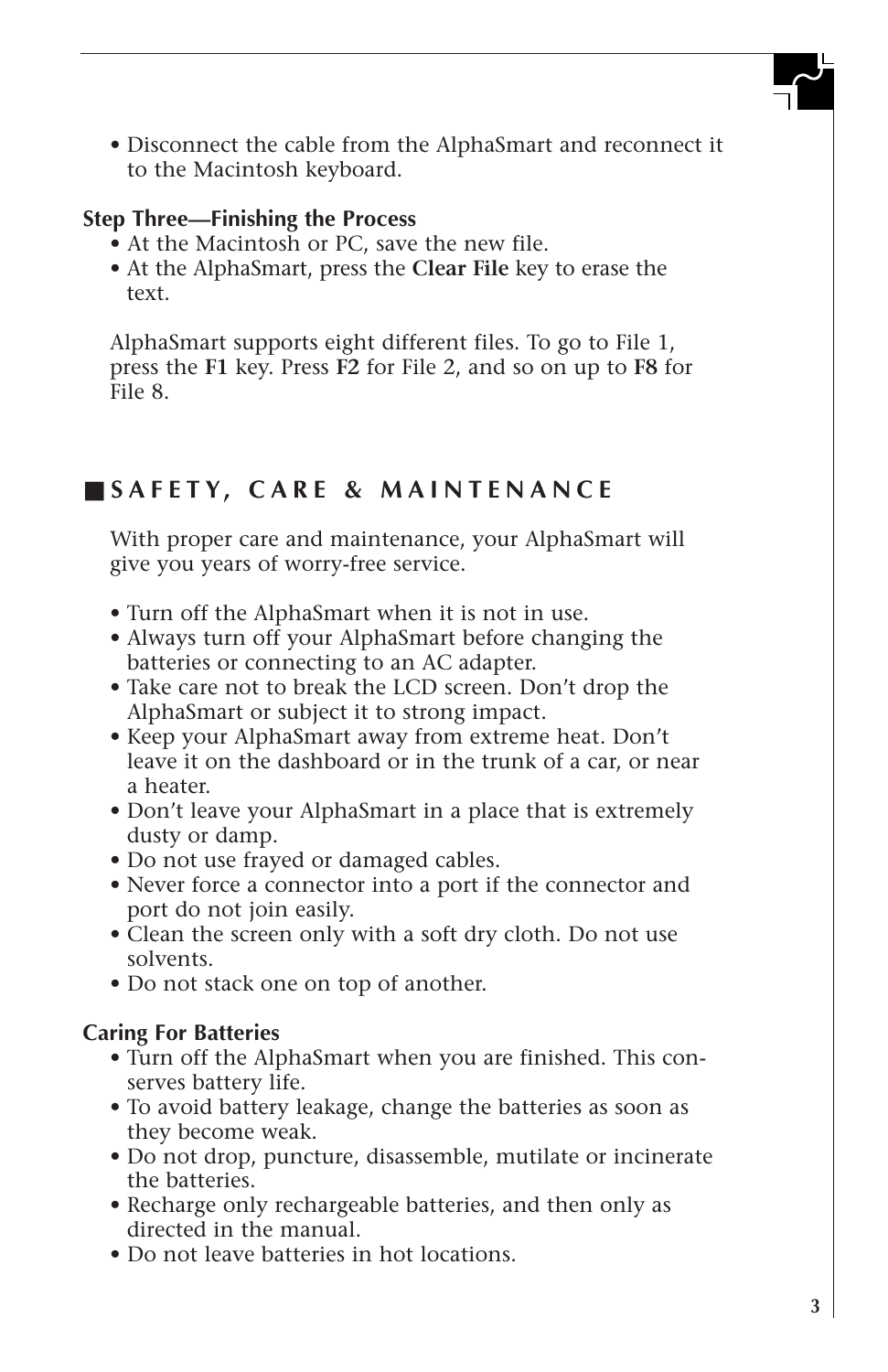### ■ **ENTERING TEXT**

When you first turn on your AlphaSmart, you will see the splash screen (AlphaSmart v1.0x) for a few seconds, and then a blank screen. To enter text, simply begin typing as you would on any other keyboard. Use the **Delete** key to erase. The arrow keys allow you to move your cursor through the text. Additionally, the following keyboard combinations will also move your cursor as specified:

 $\mathcal{H}$  moves the cursor up 4 lines (one displayed page)

- $\mathcal{H}$  moves the cursor down 4 lines (one displayed page)
- $\mathcal{H} \rightarrow$  moves the cursor to the end of the line

 $\mathcal{H} \leftarrow$  moves the cursor to the beginning of the line

As with any Macintosh word processing application, the text will automatically wrap at the end of each line, so you should use the Return key only to separate paragraphs.

All text formatting, including margins, tab stops, font, size, and other styling attributes, are done on the Macintosh after the file has been transferred from the AlphaSmart. Only the characters themselves (ASCII key codes) are transferred from the AlphaSmart to the Macintosh. However, the Tab key can be used on the AlphaSmart to create columns or paragraph indentations which will transfer to the Macintosh with the file. When the tab key is used, it will appear as a right arrow on the AlphaSmart screen.

The AlphaSmart does not have cut, copy, paste, or spelling checker functions included. These advanced editing features are more easily performed when using a larger screen and mouse, and therefore should be performed once a file has been transferred to the Macintosh.

When an AlphaSmart file is full, a message will be displayed which reads:

*File is full. Use another file or send data to Mac.*

#### **Caps Lock Indicator**

When Caps Lock is active, the lower right character of the screen will be solid black. Pressing the Caps Lock key toggles the Caps Lock on and off.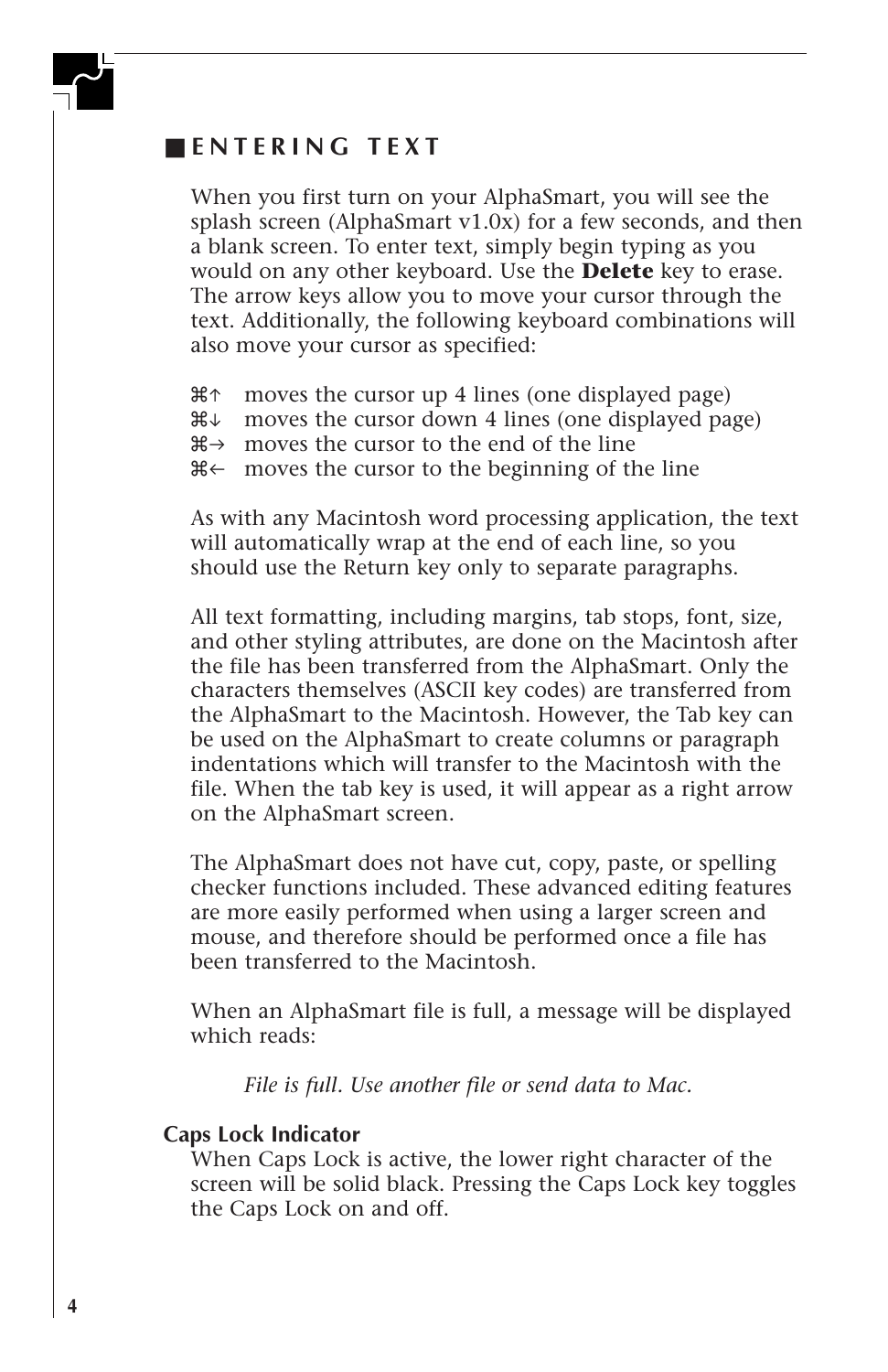# ■ **WORKING WITH FILES**

The first time that the AlphaSmart is turned on, it will display the message *Opening file 1.* On subsequent startups, it will automatically open the last file used.

The AlphaSmart supports eight files, which are fixed in length.

- File 1, the largest, has a capacity of 10,000 characters, or about 5 pages.
- File 2 supports 4,000 characters, or about 2 pages.
- Files 3–8 support 3,000 characters each, equal to about 1.5 pages per file.

This file structure is intended to support multiple users or to enable a single user to organize his or her work into chapters or sections.

To move between files, press **F1** to go to File 1, **F2** to go to File 2 and so forth, up to F8. The F9–F11 keys are reserved for use in future releases and currently have no function.

Text entered into each AlphaSmart file will remain there until you explicitly erase it by pressing the **Clear File** key when the AlphaSmart is not attached to a Macintosh. Note that when you press the Clear File key, you are clearing only the file in which you are currently working; other files will remain unchanged.

Once the Clear File key is pressed and the file is deleted, information may still be recovered using the Data Recovery command described below. However, for confidential files which you wish to erase without the ability to recover, you may press **Option-**x**-Clear File**. This command writes 0 (zeros) to the entire file. Use this command with care.

# ■ **DATA RECOVERY**

If you accidentally clear a file, it can still be recovered as long as no text has been entered into that file yet. Open the file you wish to recover by pressing one of the F1–F8 keys. Press **Option-** $\mathcal{R}$ -R to activate the AlphaSmart Emergency Data Recovery command.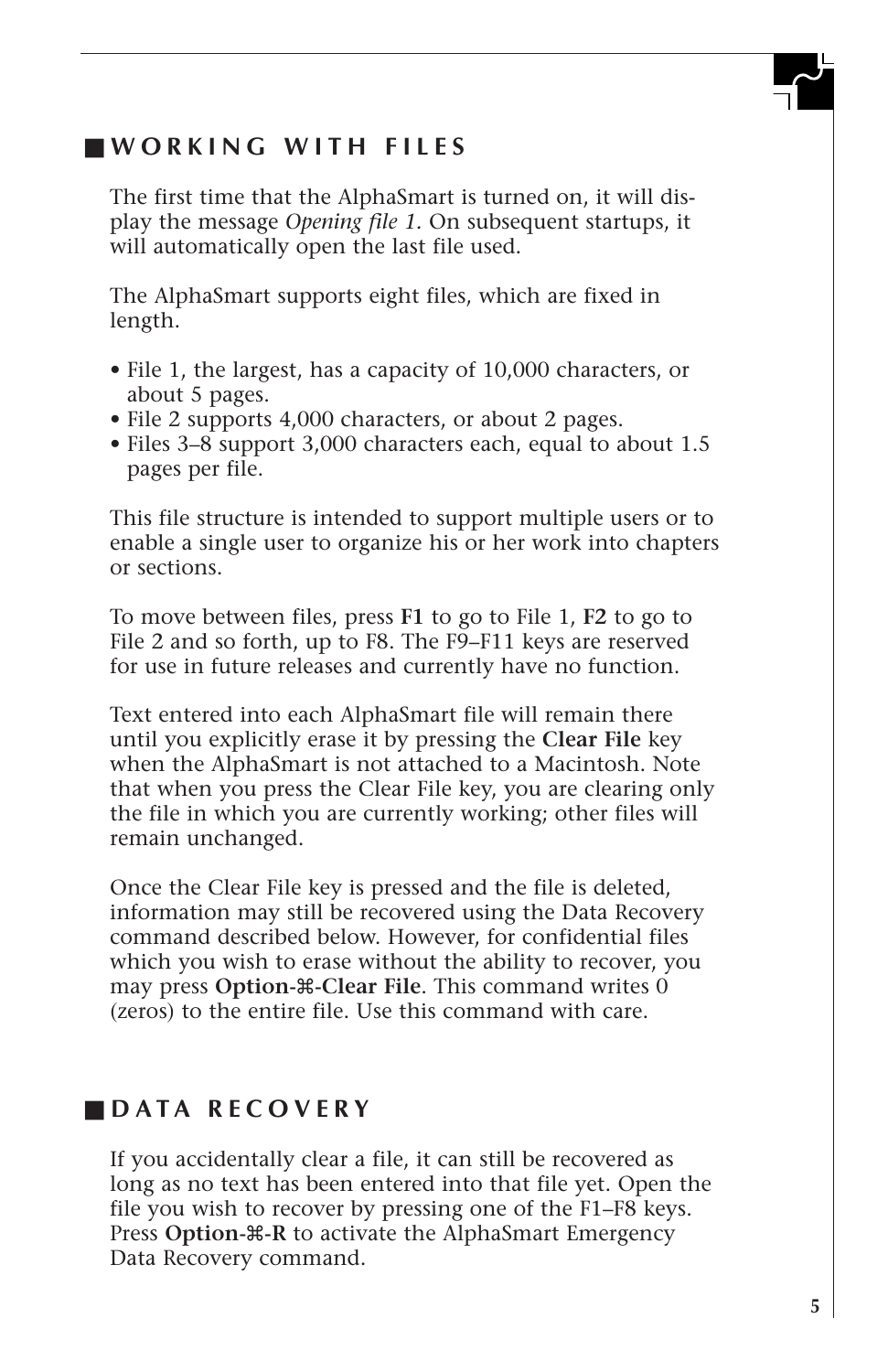This command restores the currently open file by setting the end-of-file marker at the maximum length of the file. This can, however, have some disconcerting consequences. For example, if you have typed in only half a page of text in File 1, the utility will restore the full five-page capacity of the file, appending whatever was in memory at the end of your original file. If this happens, simply go to the end of the file and hold down the **Delete** key until you erase all of the garbage. You can also connect your AlphaSmart to a Macintosh, press the **Send** key to transfer the restored file, then abort the transmission at the appropriate time by pressing any other key.

*Note: If the file was deleted using the Option-*x*-Clear File command, the data is not recoverable.*

# ■ **SENDING TEXT TO A MACINTOSH**

When you attach your AlphaSmart to a Macintosh, the AlphaSmart changes modes and the screen displays the following message:

*Attached to Macintosh, emulating keyboard. Press Send key to transfer file.*

If you do not see this message, check your cable and make sure it is attached properly to the Macintosh.

When the AlphaSmart is attached to a Macintosh, all of the keys except the Send key behave as standard Macintosh keyboard keys. Any characters that are typed will appear on the Macintosh screen, and the Clear File key acts as a Macintosh clear key. Although the Escape, Enter, F9, F10, F11, Control, and Option keys have no function when the AlphaSmart is used in standalone mode, they function as normal Macintosh keys when the AlphaSmart is plugged into a Macintosh.

To change files when attached to the Macintosh, press **Option-**x**-F1** to go to File 1, **Option-**x**-F2** to go to File 2, and so on.

Pressing the **Send** key (at the extreme upper right of the keyboard) initiates the transfer of the current file from the Alpha-Smart to the Macintosh. If you want to abort a file transfer, just press any other key.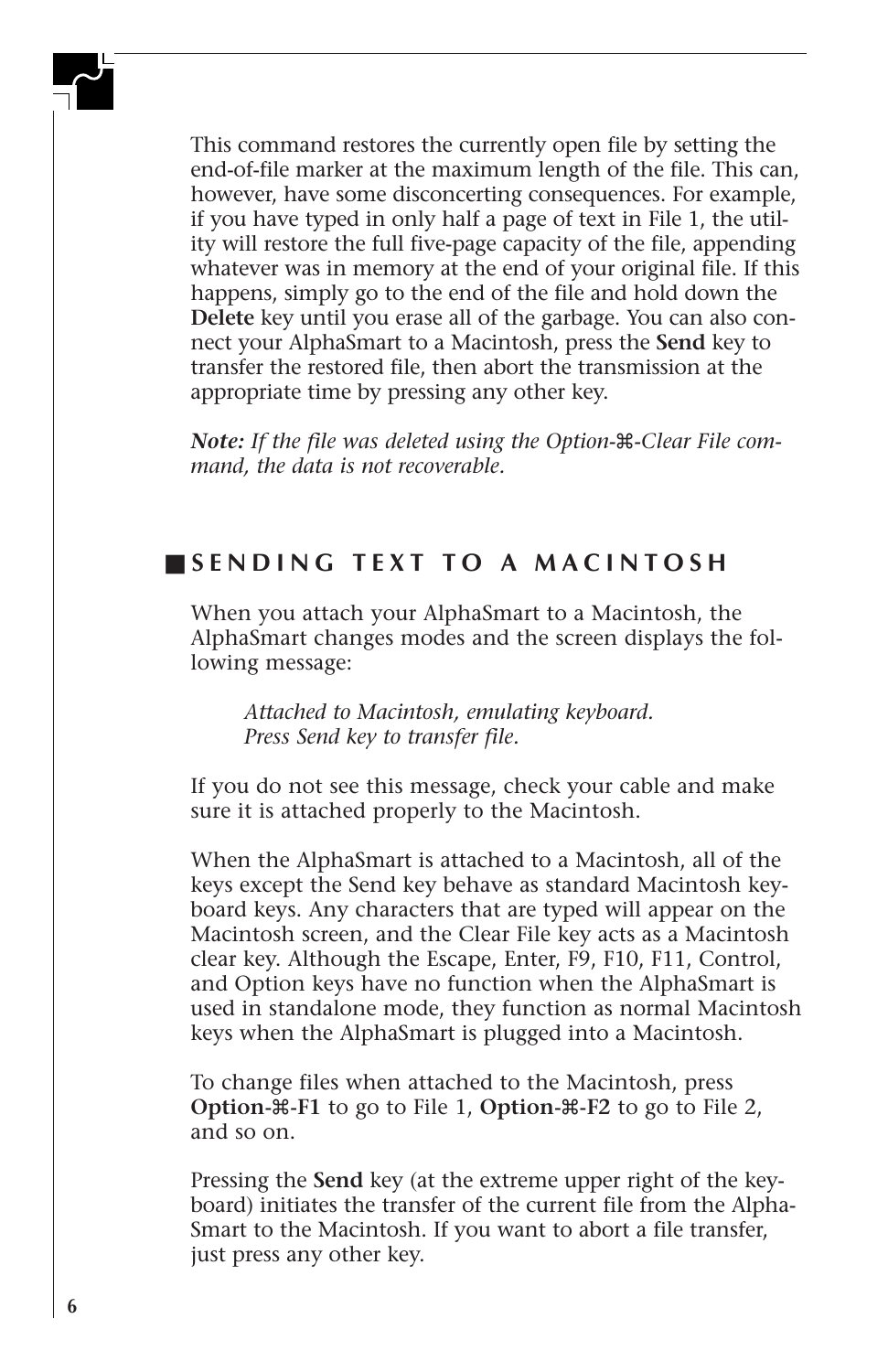When the transfer is complete, disconnect the AlphaSmart. (You may also leave the AlphaSmart connected to the Macintosh for use as a normal keyboard.) Reconnect your normal Macintosh keyboard after the AlphaSmart has been disconnected.

To finish the transfer process, save the word processing file on the Macintosh. Once the text is saved on your Macintosh, you can style, format, and spell check the file as you would any other file in your word processing application.

To erase the transferred file from the AlphaSmart, press the **Clear File** key on the AlphaSmart. The currently displayed file will be deleted.

# ■ **CHANGING THE TRANSFER SPEED**

Although it is not necessary to change the AlphaSmart file transfer speed from the default, it does come equipped with four different file transfer speeds. The AlphaSmart file transfer speed menu is accessed by the keyboard command **Option-**x**-S**.

The AlphaSmart has four file transfer speeds:

- 1. *Very Slow* is the slowest speed setting and is compatible with all machines and applications. It is recommended especially when you are using KidWorks or Student Writing Center.
- 2. *Mac Classic*, the default setting, is compatible with all machines and most applications. It is recommended especially if you are using a Mac Classic, or an Apple IIGS.
- 3. *Mac LC*, which is a little faster and is recommended for the Mac LC.
- 4. *Fastest* is the fastest speed setting. However, some word processing programs may experience a loss of data when files are transferred using this mode, so you may wish to experiment to see which speed works best for you.

*Note: The keyboard control panel in your Macintosh system may also need to be adjusted to a faster setting.*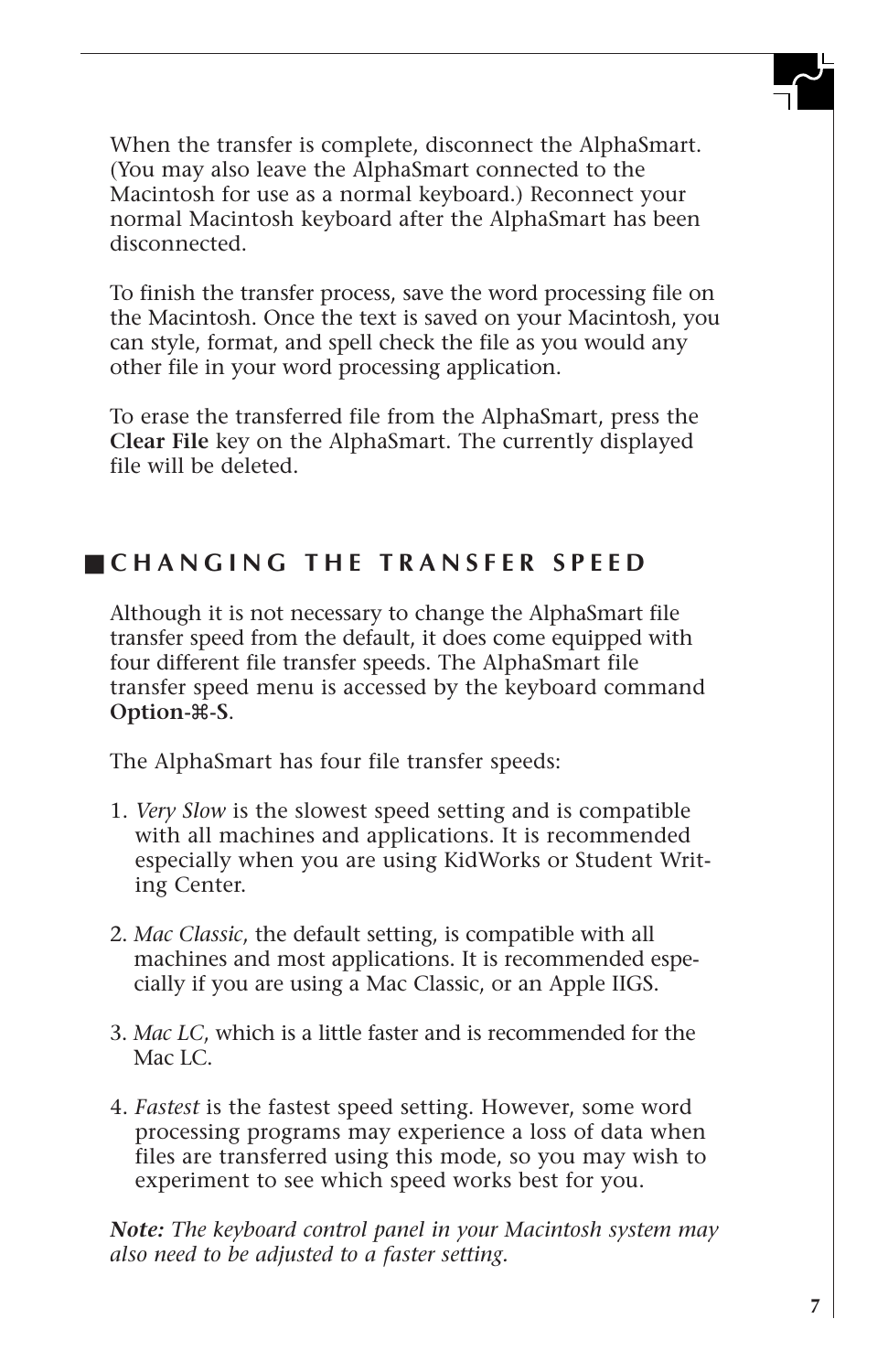If you are using a Mac, you can significantly speed up the transfer of data (approximately 10 times faster) by using TurboTransfer software (see details under *TurboTransfer software*).

# ■ **INSTALLING THE ADB "Y" CABLE**

You may use any Apple Desktop Bus (ADB) cable to transfer data from the AlphaSmart to the Macintosh—no special cable is needed. For convenience, however, we offer an optional "Y" cable that makes connecting and disconnecting an AlphaSmart even easier. We suggest installing the "Y" cable between your keyboard and its ADB cable, as shown in Figure 1.



**Figure 1. Installing the "Y" Cable**

To install the "Y" cable, first disconnect your Macintosh keyboard from the computer. Insert the trunk of the "Y" cable into the empty ADB port on the keyboard.

Plug the short leg of the "Y" cable into your original keyboard cable. The remaining cable leg will be used to connect your AlphaSmart to the Macintosh when you want to transfer text.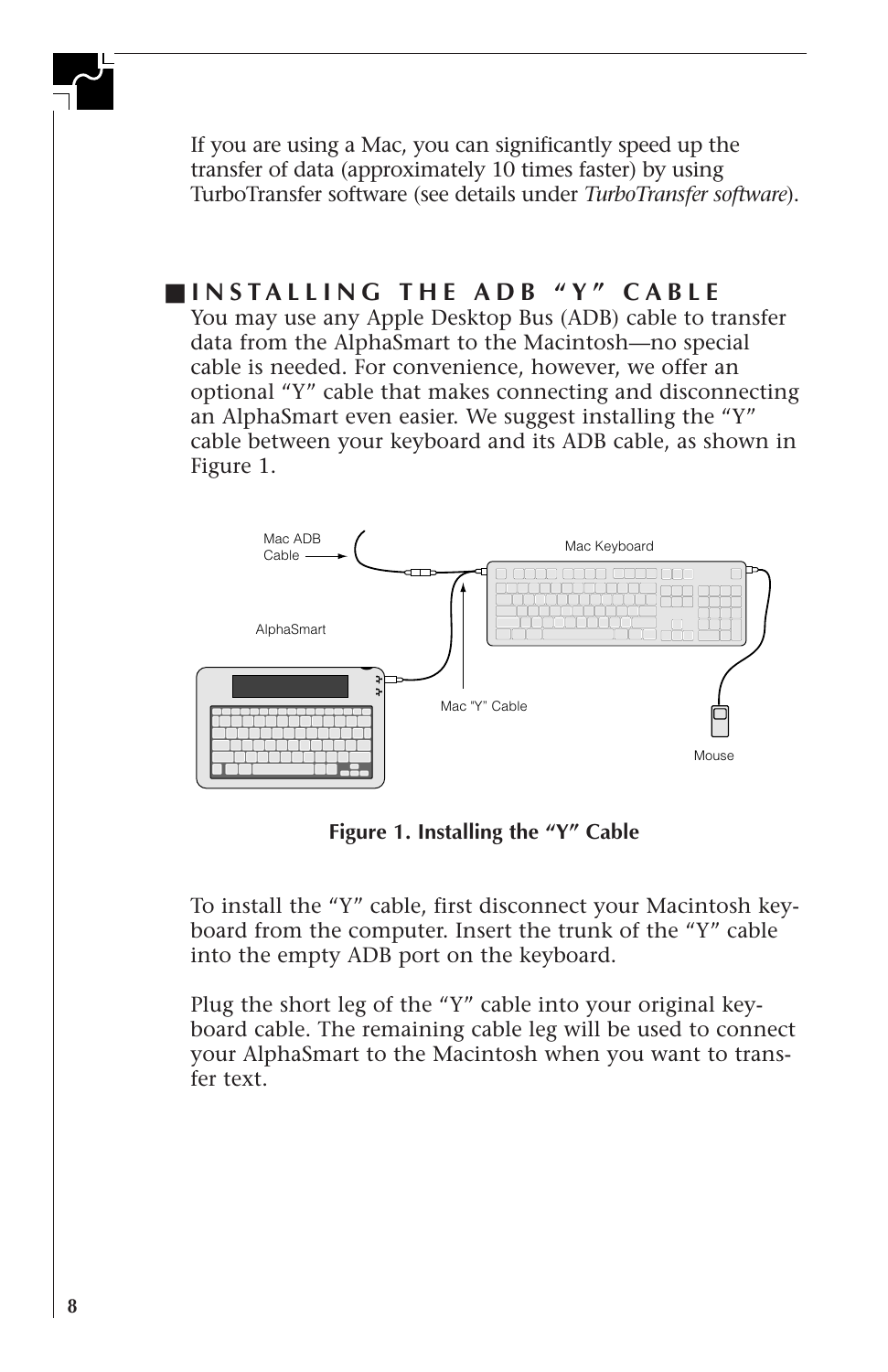# ■ **CONCERNS ABOUT ADB LIVE CONNECT/DISCONNECT**

The AlphaSmart keyboard is designed to be connected to and disconnected from Macintosh ADB ports while the Mac is running.

Some people may be concerned with this, since Apple recommends not unplugging or attaching an ADB device while the computer is running. This is recommended by Apple because certain ADB devices change modes when they are unplugged, causing confusion to the system when the devices are reattached 3

However, the AlphaSmart has been designed so that it does not change modes when unplugged. More importantly, it does not confuse the Mac when unplugged and reconnected.

#### ■ **BATTERIES AND POWER REQUIREMENTS**

#### **Batteries**

The AlphaSmart runs on two AA batteries of the same type (alkaline, carbon, or NiCAD). The longest battery life will be achieved with alkaline batteries. Good quality AA alkaline batteries will power the AlphaSmart for about 100 hours of use. (When the AlphaSmart is turned off, no power from the AA batteries is used.)

#### **Rechargeable NiCAD Battery Pack**

For convenience, you may purchase an AlphaSmart rechargeable NiCAD battery pack (see the *AlphaSmart Accessories* section for a complete description). When the rechargeable NiCAD battery pack is installed into your AlphaSmart, it is automatically recharged whenever the AC adapter is plugged in, or when your AlphaSmart is attached to a Macintosh. The NiCAD battery pack is charged regardless of whether the AlphaSmart is turned on or off.

<sup>3</sup>As stated on page 290 of *The Guide to Macintosh Family Hardware* by Apple Computer (published by Addison-Wesley): "Do not unplug and reattach an ADB device while the computer is running—if you do, the device reverts to its default address while the computer continues trying to reach the device at the address assigned at startup time."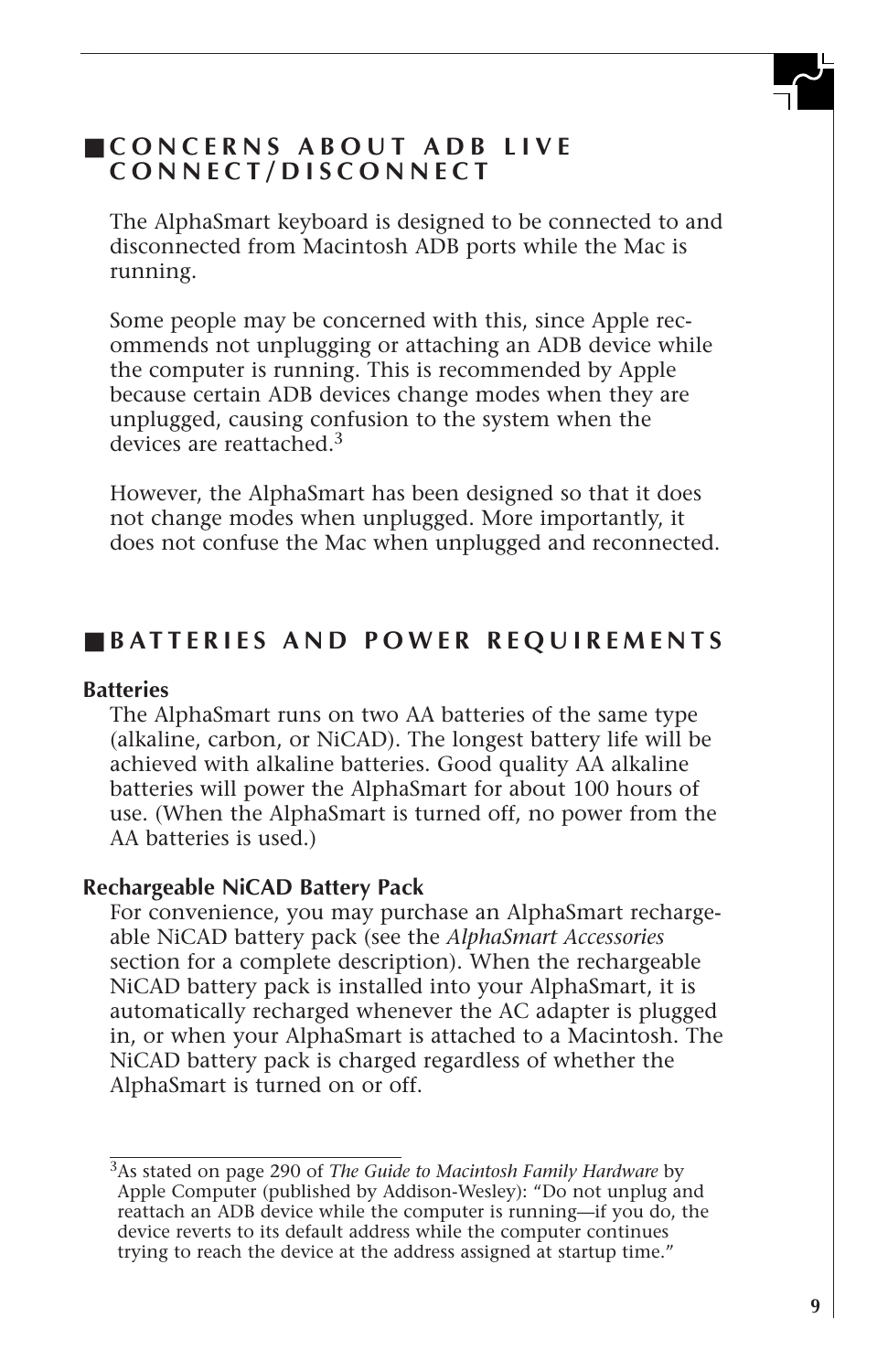Complete charging of a discharged battery pack takes 16 hours. The best charging strategy to use with the NiCAD pack is to use it until it is discharged (the low battery message isn't seen or it won't turn on anymore) and then recharge the pack overnight. A fully charged NiCAD pack will power the Alpha-Smart for 20–40 hours, depending on use.

#### **Conditioning a NiCAD Battery Pack**

*New NiCAD batteries require 3–5 charge/discharge cycles before reaching their full rated capacity. For the longest run time, charge and fully discharge your new battery pack three times to achieve the full rated capacity.*

*Caution: If you do not discharge the battery (to a point where the low battery message appears) before recharging it, the battery's life could decrease significantly.*

#### **Re-conditioning a NiCAD Battery Pack**

After about 30 charge/discharge cycles, fully discharge your NiCAD battery pack before charging to avoid the ugly memory effect.

#### **Storing a NiCAD Battery Pack**

NiCAD batteries which are not used over time lose their charge and should be recharged before use. Always fully charge your battery before you use it after it has been stored for more than one week at a time.

#### **Lifetime of NiCAD Battery Pack**

Don't expect rechargeable batteries to last forever. Well maintained NiCAD batteries last about 500 charges or about 3 years. If your battery used to last 40 hours but now only lasts 1 hour, it's time for a new battery.

#### **Toxic Elements Statement**

Each cell is a sealed container enclosing a nickel electrode, a cadmium electrode and potassium hydroxide electrolyte. The electrolyte is caustic. Avoid contact with skin or eyes. If accidentally exposed, flush eyes with water immediately.

Do not incinerate or mutilate the battery, as this may cause it to burst or release toxic materials. Do not short circuit, as this may cause burns. Please dispose in accordance with local, state, and federal regulations.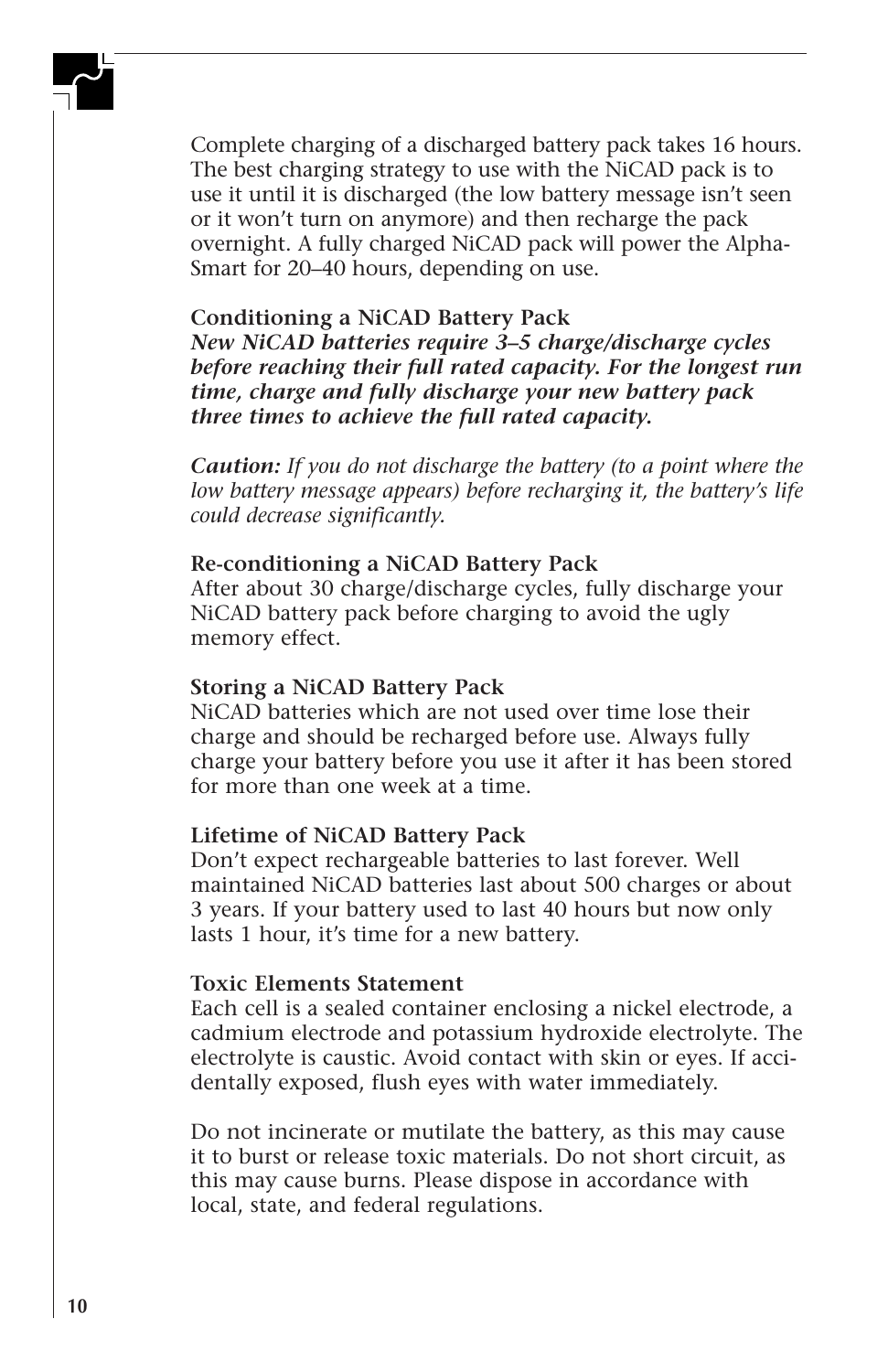#### **Low Battery Indication**

When your AA batteries or NiCAD battery pack is getting low, a message will flash on your screen:

*Low Battery!!*

The Low Battery message will appear 15 minutes to 1 hour before the batteries are dead.

#### **Lithium Battery**

AlphaSmart also uses a secondary backup battery that is not user-accessible. This 3V lithium coin cell battery (CR2032) powers the memory, preventing data loss when the unit is turned off and the primary AA or NiCAD batteries are dead. This lithium battery should be good for approximately five years. It is mounted in a socket and may be replaced by authorized service personnel. To determine if the 3V lithium battery has been discharged:

- 1. Enter some text into the AlphaSmart.
- 2. Turn the unit off.
- 3. Remove the AA batteries and make sure the unit is not plugged into the AC adapter or attached to a Macintosh.
- 4. Wait two minutes.
- 5. Turn the unit back on. If the text you entered is still there, then the lithium battery is still good. If the text has disappeared and the screen is blank, then the lithium battery has been discharged and should be replaced.

To replace the lithium battery, you must take the case apart. Please dispose of the discharged lithium battery properly.

#### **Power**

When connecting the AlphaSmart to a Macintosh, do not connect the AC adapter. Using the AC adapter is not necessary as the AlphaSmart will use the power available in the keyboard cable, even if no batteries are installed.

The DC power jack input will accept a voltage of 9–12 V DC with a minimum current rating of 100mA. Off-the-shelf AC adapters may be used at your own risk.

Full testing was done with the AC adapter from Intelligent Peripheral Devices and use with any other AC adapter is not guaranteed. If damage occurs because of use with another AC/DC adapter, repair is not covered under warranty.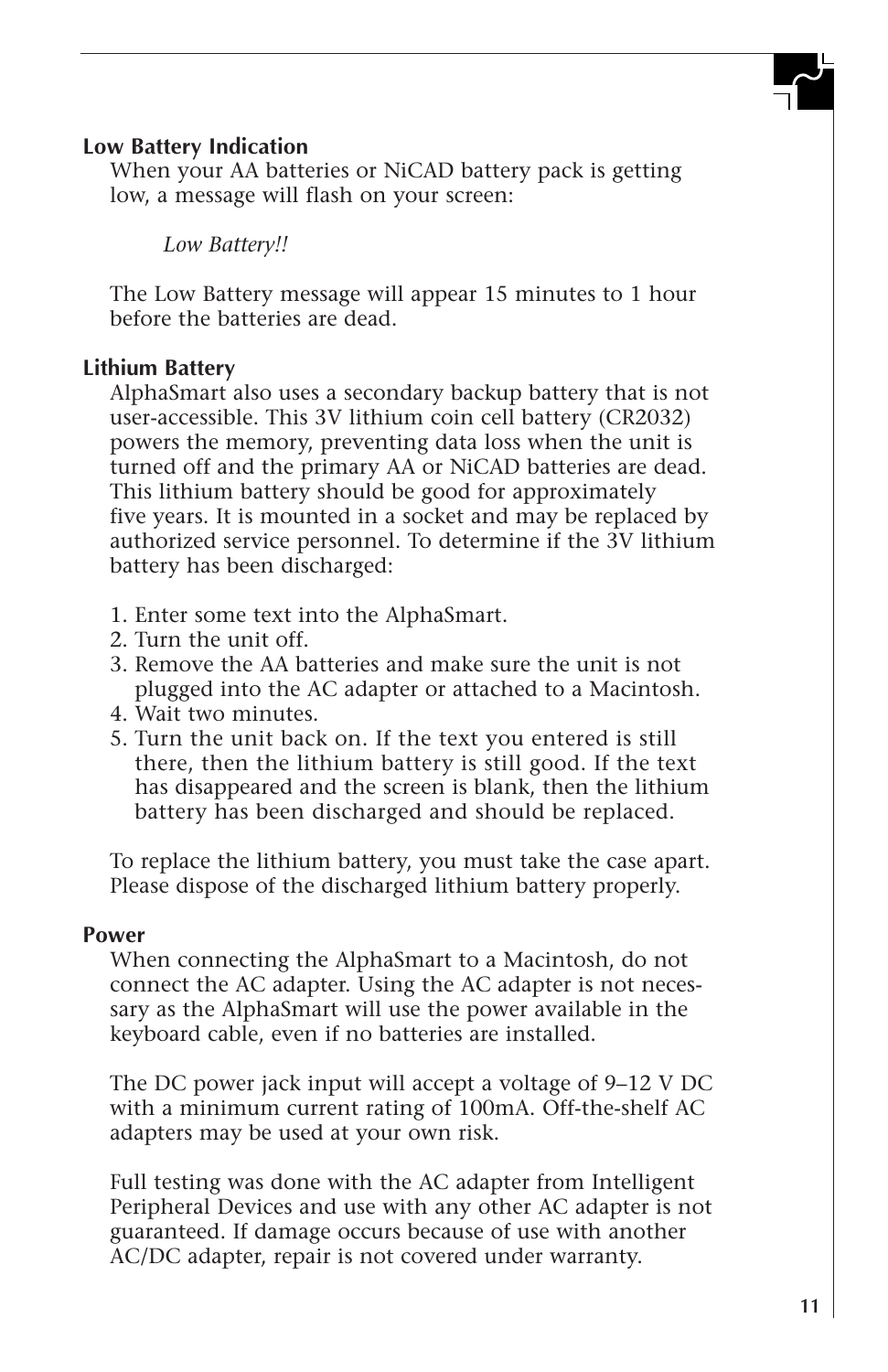#### **Radio and Television Interference**

This equipment has been tested and found to comply with the limits for a Class B digital device, pursuant to Part 15 of the FCC Rules. These limits are designed to provide reasonable protection against harmful interference in a residential installation.

This equipment generates, uses, and can radiate radio frequency energy and if not installed and used in accordance with the instruction manual, may cause harmful interference to radio communication. However, there is no guarantee that interference will not occur in a particular installation.

If this equipment does cause harmful interference to radio or television reception, which can be determined by turning the equipment off and on, the user is encouraged to try to correct the interference by one or more of the following measures:

- Reorient or relocate the receiving antenna
- Increase the separation between the equipment and the receiver
- Connect the equipment into an outlet on a circuit different from that to which the receiver is connected
- Consult the dealer or an experienced radio/TV technician for help.

*Note: Use of shielded power and interface cables with this equipment is required in order to ensure compliance with FCC specifications.*

*Caution: Changes or modifications to this equipment not expressly approved by the manufacturer responsible for compliance could void the user's authority to operate the equipment.*

# ■ **TROUBLESHOOTING**

The following is a list of difficulties you may encounter while using AlphaSmart, and the solutions to these common problems.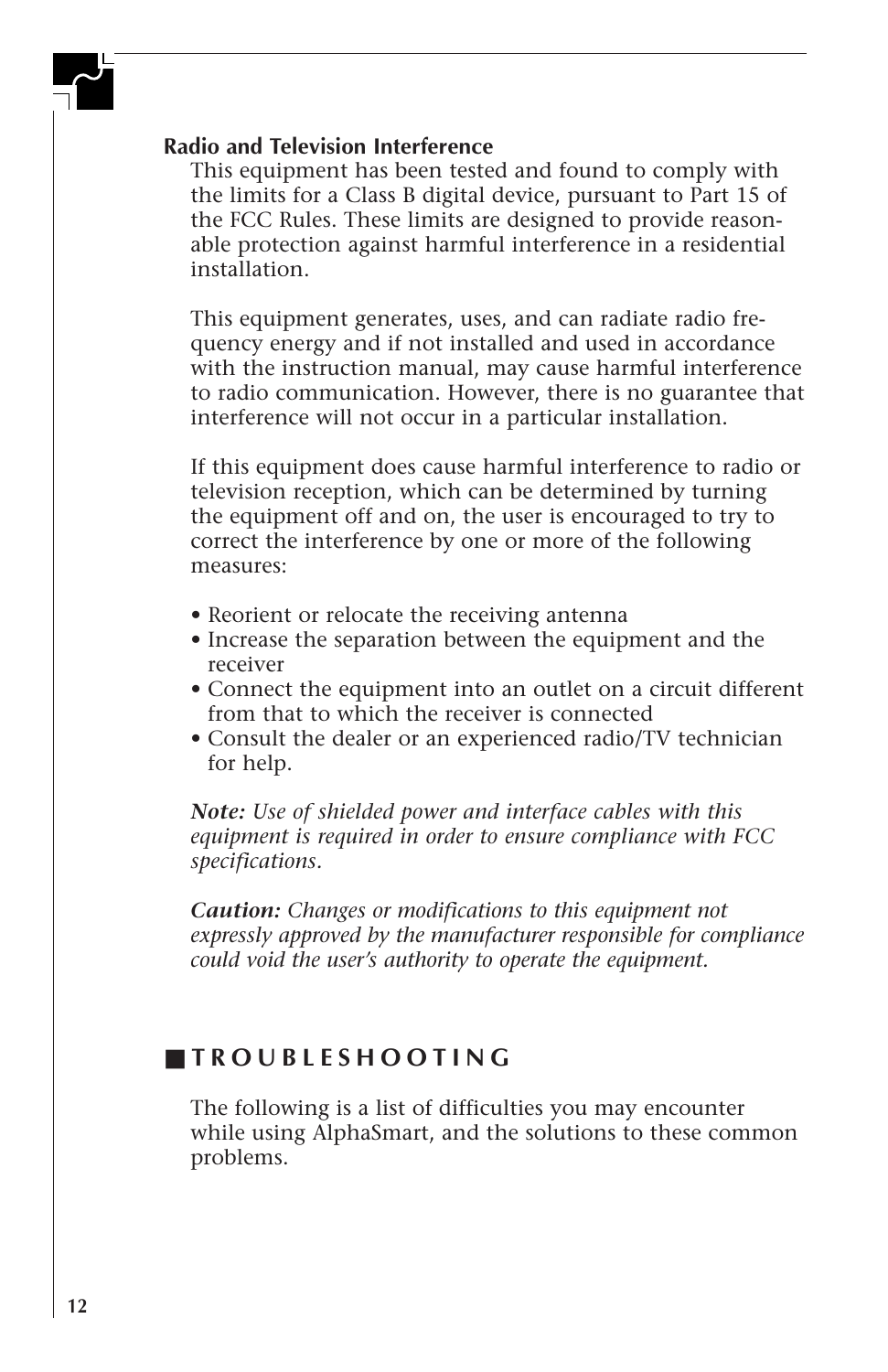# *Nothing appears on the AlphaSmart screen when I turn it on.*

- Check your batteries. Plug your AlphaSmart into the AC adapter—if it turns on, your batteries are discharged or have been improperly inserted. Make sure the batteries are oriented as indicated in the battery cavity.
- If the screen is blank, except for a flashing cursor in the upper left corner of the screen, then you are simply in an empty file. Start typing and characters should appear on your screen.

### *When I start up the AlphaSmart, I see something other than the file that I expected.*

• Make sure you are in the correct file. AlphaSmart supports eight different files. To change files, press **F1** to go to File 1, **F2** to go to File 2, and so on.

## *I try to type into a file, but no characters show up.*

- If the file looks empty, press the **Clear File** key to make sure the file is erased. Then try typing again. (Sometimes the file recovery command **Option-**x**-R** gets hit by mistake, filling up the file so that you can't type any more into it. See the *Data Recovery* section for more details.)
- If you can't see the cursor on the screen, then your batteries may be too low. Check your batteries or plug in your AC adapter.

### *My file is full of garbage/The end of my file is full of garbage.*

- If you have no useful text in the file, just press the **Clear File** key to erase the entire file.
- If you have some data you would like to save, go to the end of the file by pressing the **End** key and then hold down the **Delete** key until you erase all the unwanted text.

### *How did all that garbage get there?*

• Sometimes the file recovery command (Option- $\mathcal{R}$ -R) gets hit by mistake. This command will recover ALL data, including any garbage in memory at the end of your files. See the *Data Recovery* section for more details.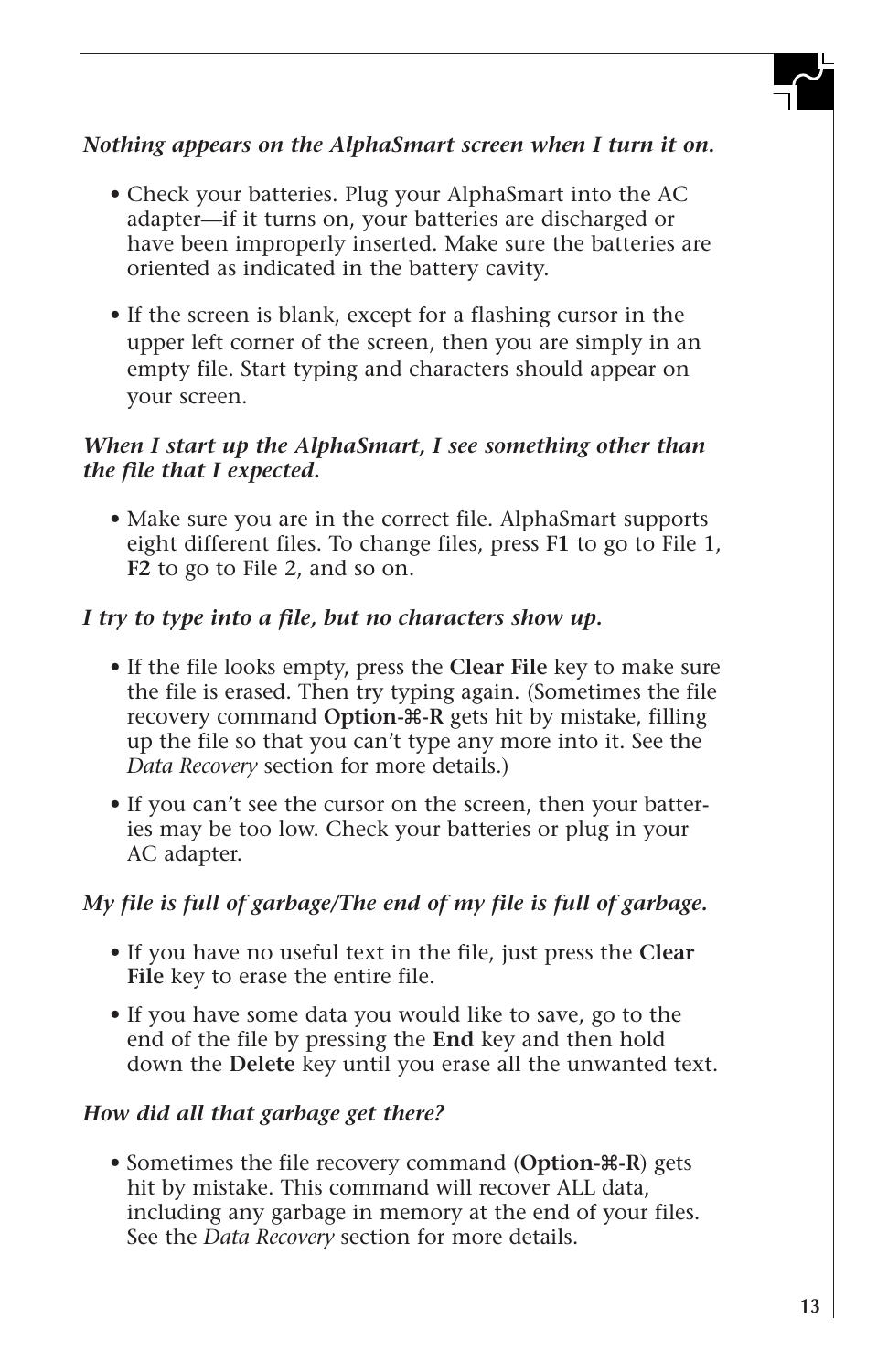#### *When I turn my AlphaSmart on and off quickly, weird characters show up on the display.*

• Turn your AlphaSmart off for at least five seconds and then turn it back on. Your screen and the data should appear correctly. Always turn off your AlphaSmart when changing batteries or inserting the AC adapter into the jack.

### *When a file is transferred to the Macintosh, some of the characters do not show up or appear not to have transferred.*

- Disconnect the AlphaSmart from the Macintosh and check the file transfer speed by pressing **Option-**x**-S**. Reset the AlphaSmart to a slower setting (speed 1 is the slowest).
- Try using a different word processing program. Some programs allow the AlphaSmart to transfer data faster than others.
- Adjust the keyboard control panel in the Macintosh system to a faster speed to maximize the file transfer speed.

# ■ **ALPHASMART ACCESSORIES**

To make your AlphaSmart even more useful and convenient to use, Intelligent Peripheral Devices, Inc. offers several accessories, some of which you may have received with your AlphaSmart. See your dealer for information on pricing and bundling.

#### **AC Adapter**

This allows the AlphaSmart to be used when its batteries are either discharged or not available. It is also used to charge the NiCAD Rechargeable Battery Pack, when it is installed in an AlphaSmart.

#### **Carrying Case**

This black denier polyester carrying case protects the Alpha-Smart from damage during moving or storage. It has a shoulder strap and a small handle for carrying convenience.

#### **ADB "Y" Cable**

This cable streamlines the process of connecting the Alpha-Smart to your Macintosh by making it unnecessary to